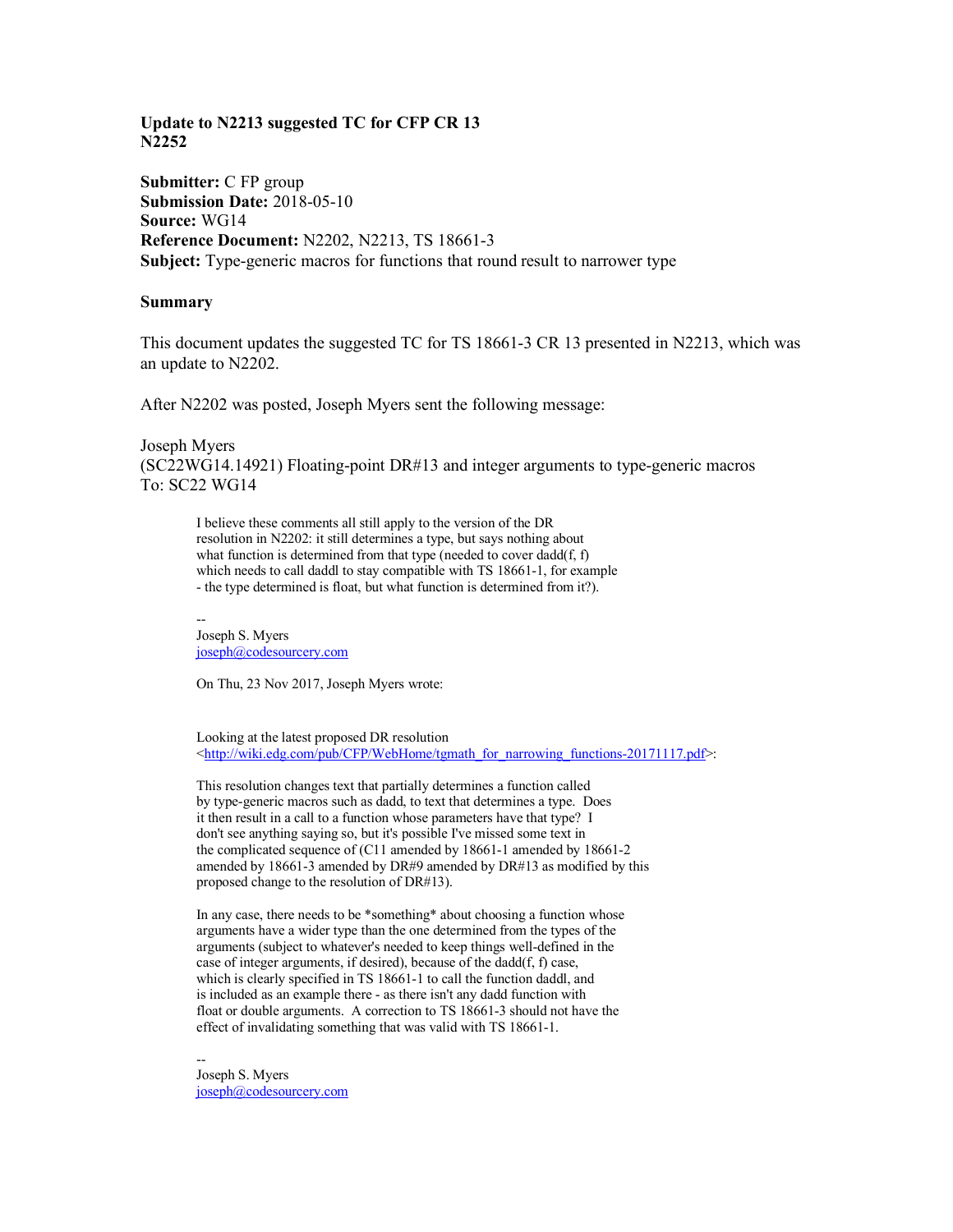The 23 Nov message Joseph Myers refers to had been overlooked and the valid issue it raises was not considered in the preparation of N2202. The suggested TC below revises the one in N2202 to address this issue. The changes to the suggested TC in N2202 are the additions of the last bullet and the last three examples.

With the approach suggested here, and in N2213, rounding of arguments might occur. For example, **f32xsqrt(f32x)** invokes **f32xsqrtf64x(f32x)** if **\_Float64x** is supported, else **f32xsqrtf64**. Thus, if **\_Float64x** is not supported and **\_Float32z** is wider than **Float64**, the argument **f32x** will be rounded to **Float64**. We didn't see a way to avoid such roundings without unduly complicating the specification and/or breaking with the overall approach in C and the other parts of TS 18661. Note that the cases where argument rounding might occur do not represent the intended use of the macros: to round result to narrower type.

The macros that round results to narrower type differ from other  $\text{tau}$ . **h**> macros in that the type of the expanded expression can be determined by the macro prefix, rather than by the argument types. We considered directly specifying that these macros produce their result with at most one rounding (after appropriately converting integer type arguments), and leaving the function to be called, or other manner of computation, to the implementation. We rejected this approach because it was inconsistent with the rest of the specification in **<tgmath.h>**.

After N2213 was posted, Joseph Myers sent the following message:

## Joseph Myers

(SC22WG14.14928) Floating-point DR#13 and integer arguments to type-generic macros To: SC22 WG14

Regarding the latest version in N2213:

This version does seem to make the chosen functions unambiguous, but it also leaves the chosen functions in some decimal floating-point cases different from what they are in TS 18661-2.

Consider the d64add(d32, d32) example in TS 18661-2, which is specified there as resulting in a call to d64addd128. Under the new proposal, because there is no d64addd32 function, it would call d64addd64x. This difference isn't observable to the user, but at very least the example would need updating, to reflect that in the case where STDC IEC 60559 TYPES is defined d64addd64x is called (whereas if

STDC\_IEC\_60559\_TYPES\_\_ isn't defined, neither \_Decimal64x nor \_Decimal96 is supported and so the new wording would result in the same function choice as in TS 18661-2).

If the arguments to d64add had a 128-bit integer type and \_Decimal64x had less precision than \_Decimal128, the difference in results would be user-visible. (Note, however, that I don't know if there are any existing implementations of the narrowing functions for decimal floating point, or of the associated type-generic macros, or of \_Decimal64x, or of \_Decimal96.)

The following suggested TC includes a minor change to N2213 so that the TS 18661-3 rules are consistent with the ones in TS 18661-2. The change was to rows 3 and 5 in the table and the **f32add** and **f64div** examples.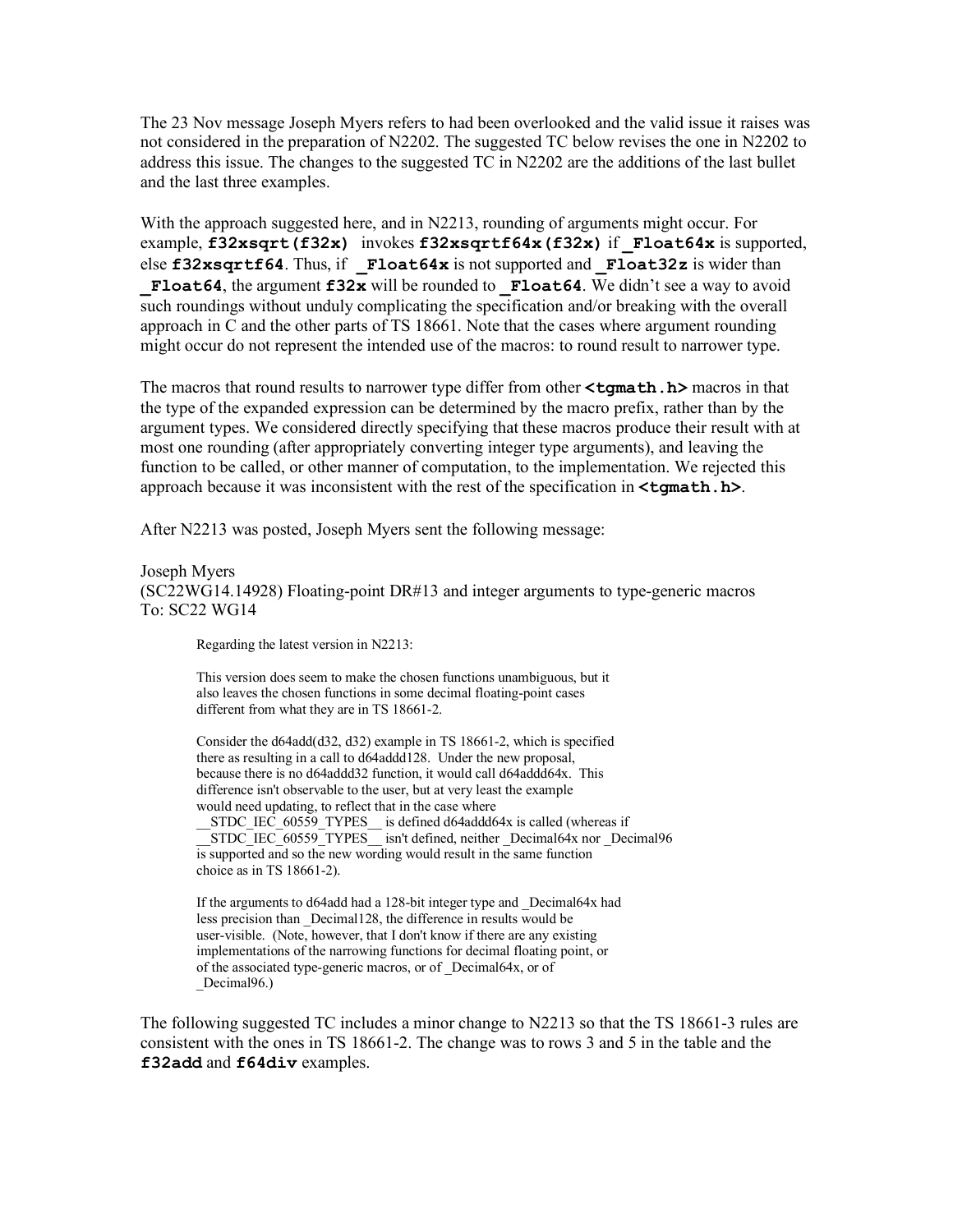## **Suggested Technical Corrigendum**

In clause 15, after the change to 7.25#6, add:

Change 7.25#6a from:

[6a] The functions that round result to a narrower type have type-generic macros whose names are obtained by omitting any suffix from the function names. Thus, the macros with **f** or **d** prefix are:

| fadd | fmul | ffma  |
|------|------|-------|
| dadd | dmul | dfma  |
| fsub | fdiv | fsqrt |
| dsub | ddiv | dsgrt |

and the macros with **d32** or **d64** prefix are:

| d32add | d32mul    | $d32$ fma |
|--------|-----------|-----------|
| d64add | $d64$ mul | $d64$ fma |
| d32sub | d32div    | d32sqrt   |
| d64sub | d64div    | d64sqrt   |

All arguments are generic. If any argument is not real, use of the macro results in undefined behavior. If the macro prefix is **f** or **d**, use of an argument of decimal floating type results in undefined behavior. If the macro prefix is **d32** or **d64**, use of an argument of standard floating type results in undefined behavior. The function invoked is determined as follows:

- If any argument has type **\_Decimal128**, or if the macro prefix is **d64**, the function invoked has the name of the macro, with a **d128** suffix.
- Otherwise, if the macro prefix is **d32**, the function invoked has the name of the macro, with a **d64** suffix.
- Otherwise, if any argument has type **long double**, or if the macro prefix is **d**, the function invoked has the name of the macro, with an **l** suffix.
- Otherwise, the function invoked has the name of the macro (with no suffix).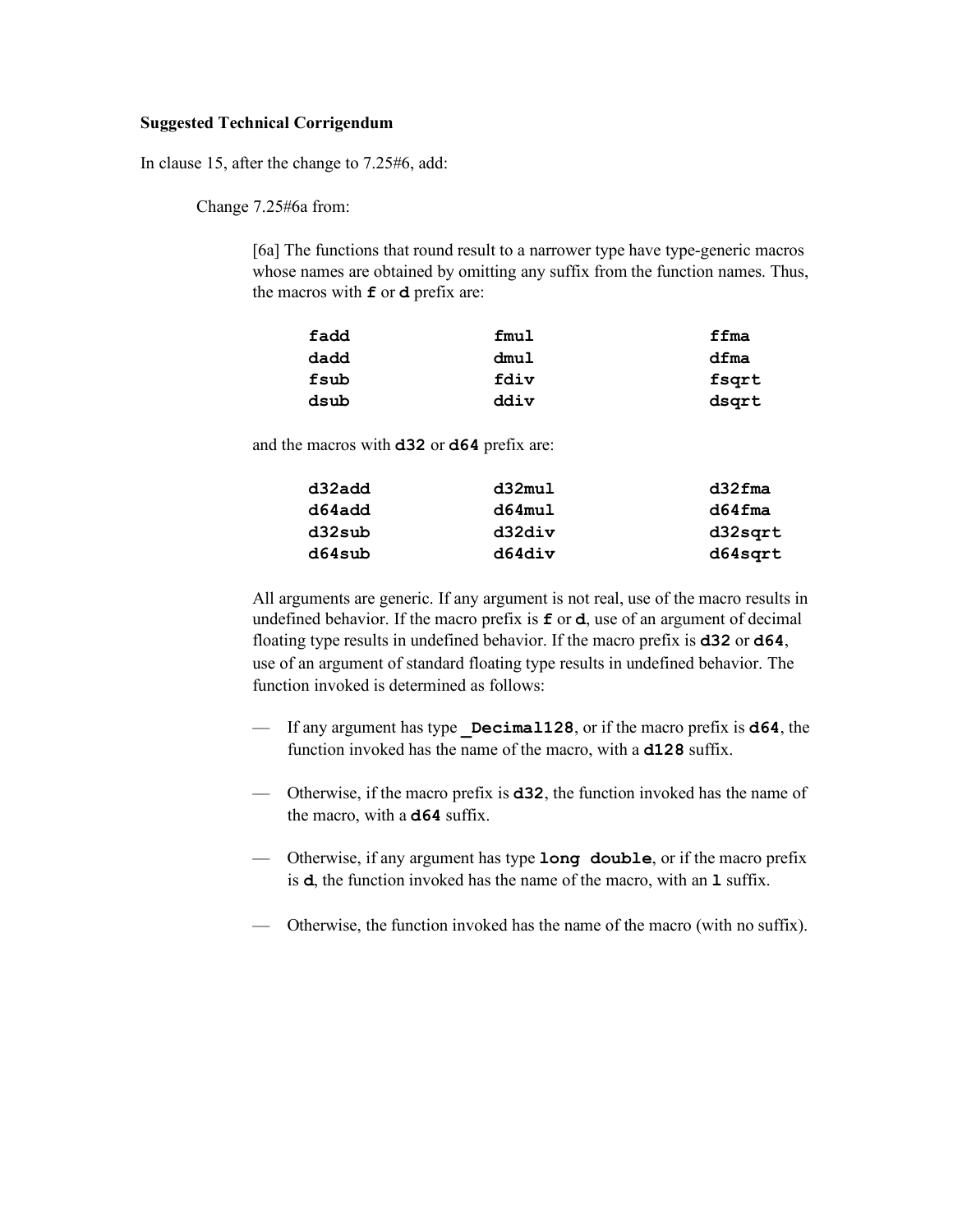[6a] The functions that round result to a narrower type have type-generic macros whose names are obtained by omitting any suffix from the function names. Thus, the macros with **f** or **d** prefix are:

| fadd | fmul | ffma  |
|------|------|-------|
| dadd | dmul | dfma  |
| fsub | fdiv | fsqrt |
| dsub | ddiv | dsgrt |

and the macros with  $f{f}M$ ,  $f{f}M$ **x**,  $dM$ , or  $dM$ **x** prefix are:

| $f$ <i>Madd</i> | $fM$ xmul         | dMfma      |
|-----------------|-------------------|------------|
| $fM$ sub        | $f$ <i>M</i> xdiv | $dM$ sqrt  |
| fMmu1           | fMxfma            | $dM$ xadd  |
| $f$ <i>Mdiv</i> | $fM$ xsqrt        | $dM$ xsub  |
| fMfma           | $dM$ add          | $dM$ xmul  |
| $fM$ sqrt       | $dM$ sub          | $dM$ xdiv  |
| f/Mxadd         | $dM$ mul          | $dM$ xfma  |
| $fM$ xsub       | $dM$ div          | $dM$ xsqrt |

All arguments are generic. If any argument is not real, use of the macro results in undefined behavior. If the macro prefix is **f** or **d**, use of an argument of interchange or extended floating type results in undefined behavior. If the macro prefix is **f***M*, or **f***M***x**, use of an argument of standard or decimal floating type results in undefined behavior. If the macro prefix is **d***M* or **d***M***x**, use of an argument of standard or binary floating type results in undefined behavior. The function invoked is determined as follows:

- Arguments that have integer type are regarded as having type **double** if the macro prefix is **f** or **d**, as having type **\_Float64** if the macro prefix is **f***M* or  $f{f}Mx$ , and as having type **Decimal64** if the macro prefix is  $dM$  or **d***M***x**.
- If the function has exactly one generic parameter, the type determined is the type of the argument.
- If the function has exactly two generic parameters, the type determined is the type determined by the usual arithmetic conversions (6.3.1.8) applied to the arguments.
- If the function has three generic parameters, the type determined is the type determined by applying the usual arithmetic conversions twice, first to the first two arguments, then to that result type and the third argument.

to: